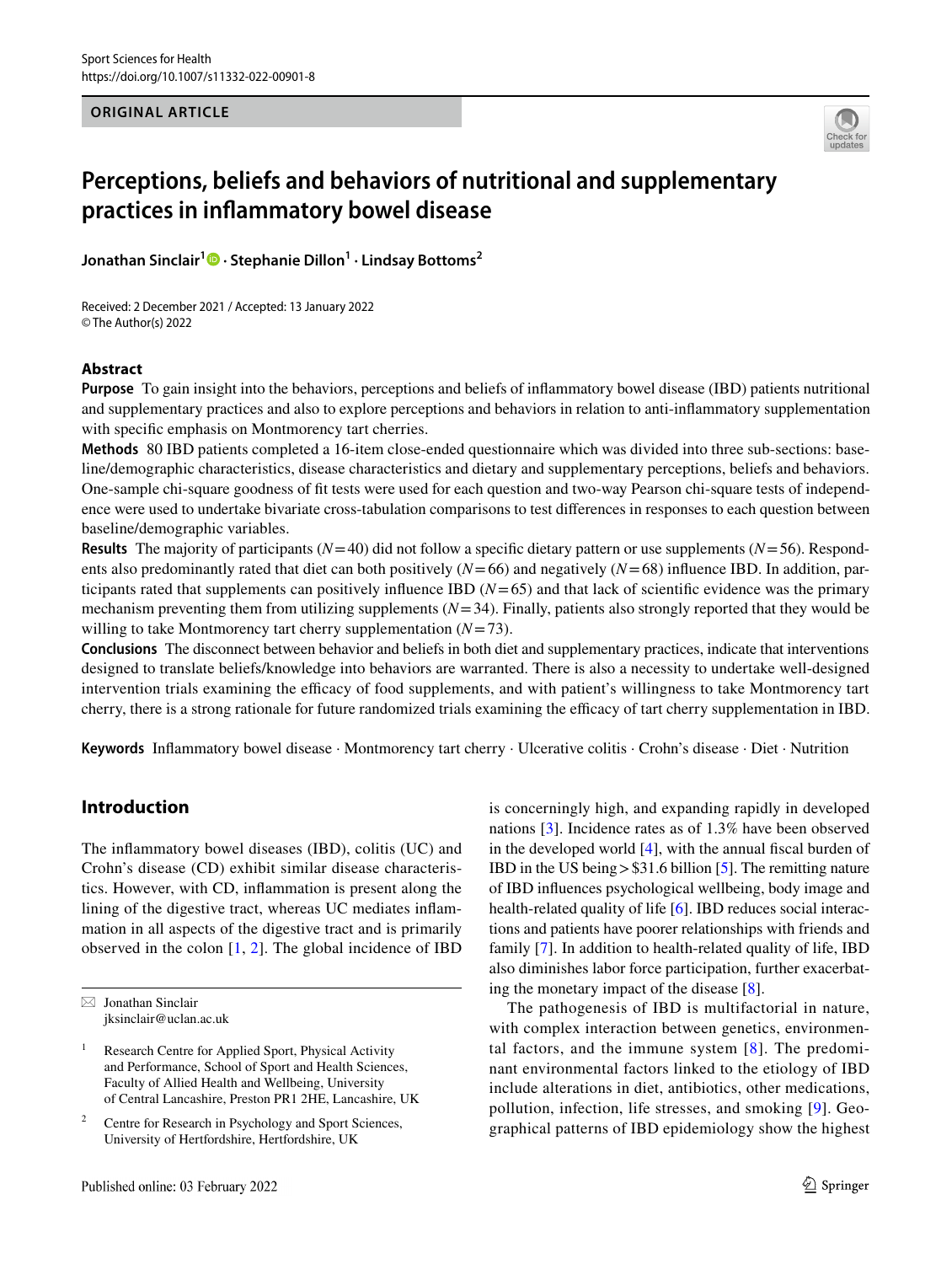prevalence in developed nations [[3\]](#page-8-2), suggesting that Westernized dietary patterns, are connected to IBD etiology [[10\]](#page-9-0). A plethora of nutritional deficiencies are evident in IBD patients owing to chronic malabsorption [[11](#page-9-1)], and thus a range of nutrition therapies have been advocated for the management of IBD [[12](#page-9-2), [13](#page-9-3)]. There is strong patient interest in the role of diet and nutritional supplementation in IBD [\[14\]](#page-9-4); however, the lack of clear scientifc evidence aligned to perceived physician indiference leads many patients to utilize non-scientifc sources to meet their dietary information requirements [[14](#page-9-4)]. There is a need for more clinical trials for diets in IBD, as well as understanding the perceptions and beliefs of patients.

For most disease symptoms, pharmaceutical intervention is typically adopted [\[15\]](#page-9-5). However, medications are often unsuccessful in controlling symptoms [[16\]](#page-9-6), and associated with signifcant side-efects [[17](#page-9-7)]. Additional treatments are increasingly being sought [[18\]](#page-9-8) and clinical interest in dietary supplementation has received considerable attention in recent years [[19](#page-9-9)]. Although, randomized interventions are lacking, probiotics have shown promise in both treatment and maintenance of remission in IBD [\[20\]](#page-9-10). Similarly, supplementation of vitamin D and Omega-3 has been postulated as potentially efficacious in modulating the clinical symptoms of IBD [[21,](#page-9-11) [22](#page-9-12)]. However, there is currently a paucity of information regarding behaviors and perceptions of IBD patients' regarding their supplementary practices.

With IBD, excessive reactive oxygen species are generated by macrophages and neutrophils in the intestine [[23\]](#page-9-13), in addition to imbalance of oxidative stress and limited capacity of the intestinal antioxidant defence system [[24\]](#page-9-14). Therefore, supplements with antioxidative and antiinfammatory properties have been postulated as therapeutic agents in IBD [\[25\]](#page-9-15); although little is known regarding behaviors and beliefs regarding antioxidant supplements. Polyphenols, the most abundant antioxidant in the human diet [\[26](#page-9-16)], are efective in animal IBD models [\[27](#page-9-17)–[29\]](#page-9-18). Bilberry supplementation has importantly shown signifcant improvements in biological and self-reported quality of life in human UC patients [\[25\]](#page-9-15). Montmorency tart cherries are the richest source of polyphenols [[30,](#page-9-19) [31](#page-9-20)] and may, therefore, have signifcant potential as natural supplementary agents in IBD patients. Intervention trials using tart cherries for IBD have not yet been considered, and patient perceptions regarding their willingness to take this supplement are currently unknown.

This investigation aims to gain new insight into behaviors, perceptions and beliefs of IBD patient's regarding their nutritional and supplementary practices. Furthermore, this study will also examine IBD patients' perceptions and behaviors in relation to anti-infammatory supplementation with specifc emphasis on Montmorency tart cherries.

## **Methods**

#### **Ethical considerations**

The study was approved by the institutional review board (HEALTH 0167), and all participants provided consent before taking part in compliance with the declaration of Helsinki.

## **Study design and participants**

This investigation utilized an observational approach to meet the study aims. Therefore, a self-administered questionnaire hosted via the Jisc online survey platform (Jisc, UK) was anonymously completed by IBD patients. Respondents were recruited through social media (Twitter, Instagram, LinkedIn and Facebook) using accounts belonging to IBD societies, charities and research institutes. Participants were eligible for participation in the study if they were between the ages of 18–65 and diagnosed with either CD, UC or another IBD condition. The survey was available for online completion for 3 months between the dates 23.03.2020 and 23.06.2021. After the period for flling out the questionnaire had ended, responses of 80 participants were received.

## **Questionnaire**

The questionnaire itself was created after critical appraisal of the scientifc literature relating to diet and supplements in IBD patients, allowing pertinent themes for the questionnaire to be identifed and questions to be developed. Following this, in accordance with Allan et al. [\[32](#page-9-21)] four experts in this scientifc area were invited to review the survey to enhance face validity and ofered critical comments and improvements prior to formal submission of the study protocol for ethical approval.

Excluding the information page and questions in relation to the provision of informed consent, the questionnaire included 16 close-ended questions which were divided into three sub-sections: baseline/demographic characteristics of the participants, disease characteristics and dietary and supplementary perceptions, beliefs and behaviors. The baseline/demographic questions included gender, age, smoking behavior and alcohol, the disease characteristics section questions included the specifc IBD condition that respondents suffered from, their current disease activity and any current medication and the dietary and supplementary perceptions, beliefs and behaviors section questions included specifc diet adopted, whether respondents believe that diet can positively infuence IBD, whether diet can negatively infuence IBD, whether certain foods are avoided, whether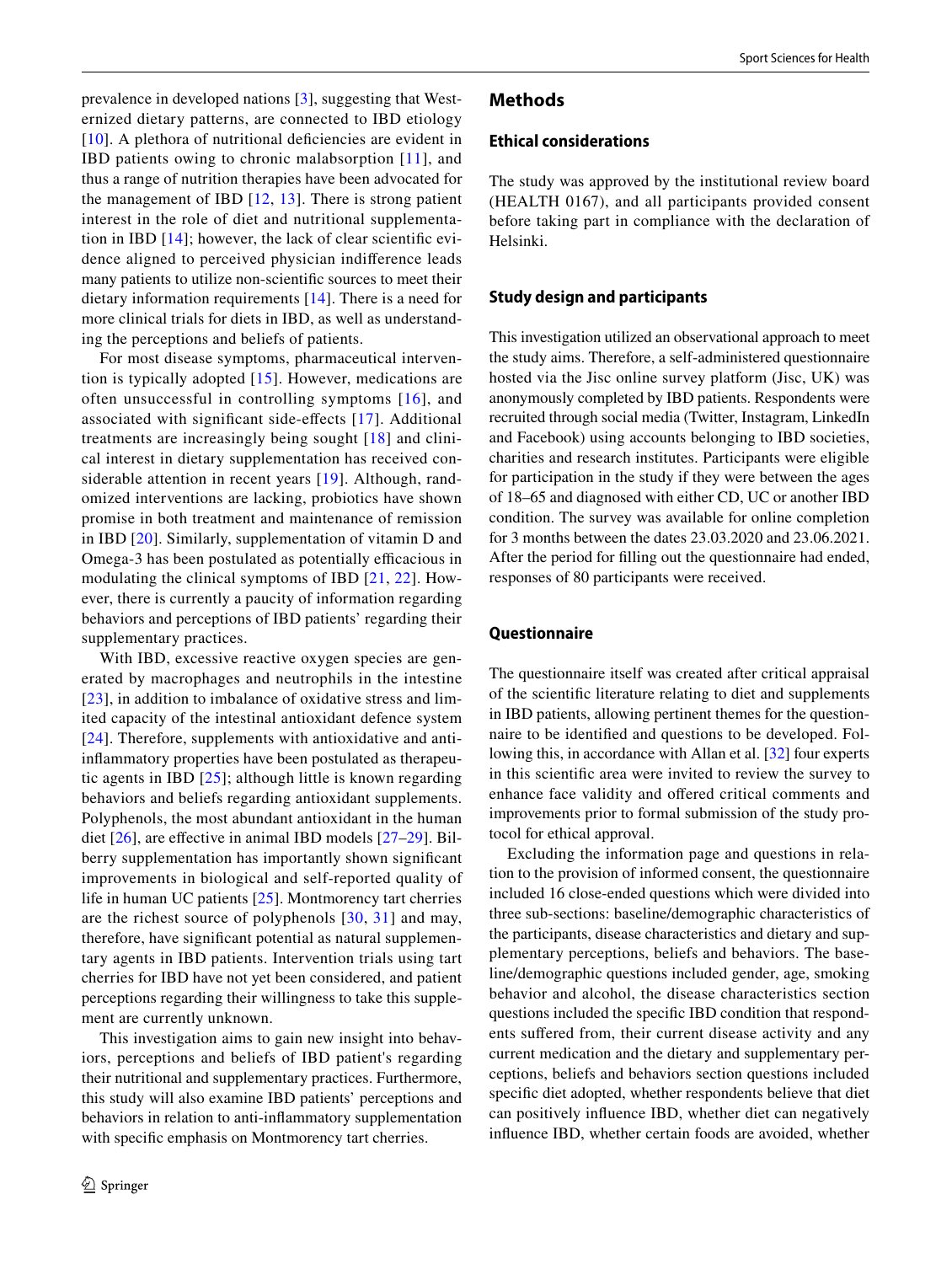food supplements are utilized, whether food supplements are benefcial for IBD, factors preventing the utilization of food supplements, the utilization of anti-infammatory supplements and whether respondents would be willing to utilize Montmorency tart cherry supplementation. The main body of the questionnaire can be found in Supplementary Appendix I. The respondent options available for the dietary, supplemental and medication questions were developed from the current guidelines of Chron's & Colitis UK and following agreement with the aforementioned experts in this scientifc area.

#### **Statistical analyses**

The questionnaire data were entered into SPSS v27 (IBM, SPSS) software and categorical data for each survey question were coded. Proportions for categorical variables following statistical analyses, are expressed as total (*N*) and also percentages  $(\%)$ . One-sample chi-square  $(X^2)$  goodness of ft tests were used for each question and also the baseline indices to contrast the proportion of participants that had selected each response. In addition, two-way Pearson chi-square tests of independence were used to undertake bivariate cross-tabulation comparisons, specifcally to test diferences in responses to each question between baseline/ demographic variables; gender, age, disease, disease activity and medication. In the interests of conciseness only tests of independence that displayed statistical signifcance are presented. As this was the frst time that this questionnaire has been utilized, an exploratory factor analysis (EFA) was undertaken to examine the factor structure of the non-baseline/demographic question responses. A principal components model with varimax rotation and eigen values $>1.0$ was used to explore the underlying structure of the questions [\[33](#page-9-22)]. Determination of the adequacy of the EFA was undertaken using Bartlett's test and the Kaiser–Meyer–Olkin (KMO) value [\[34](#page-9-23)]. Probability values for chi-square tests were calculated by Monte Carlo simulation, and statistical significance for all analyses was accepted as the  $P < 0.05$ level.

#### **Results**

#### **Exploratory factor analysis**

The KMO statistic was 0.653, and the result of Bartlett's test was  $P = 0.002$ . The EFA identified three factors, which explained 50.96% of the variance in the data. Factor 1 involved the questions associated with dietary/supplementary behaviors, i.e., do you adopt a specifc diet, do you avoid certain foods, do you use food supplements such as omega-3, probiotics, protein etc. and do you take any supplements that are marketed as anti-infammatory; Factor 2, the questions associated with disease indices, i.e., disease, disease activity and medication; and Factor 3, the questions associated with dietary/supplementary beliefs/perceptions, i.e., Do you believe diet can infuence Infammatory bowel disease in a positive way, do you believe diet can infuence Infammatory bowel disease in a negative way, do you think food supplements are beneficial for Inflammatory bowel disease, What would prevent you from taking a food supplement and Would you consider taking Montmorency tart cherry concentrate.

#### **Baseline/demographic characteristics**

The baseline/demographic characteristics of the study population are described in Table [1.](#page-3-0) One-sample chi-square goodness of ft tests showed that there were no signifcant diferences in 'Gender'  $(X^2_{(1)}=0.45, P=0.502)$  or 'Disease type'  $(X^2_{(1)} = 3.20, P = 0.07)$ . However, there were significant differences in responses for 'Age'  $(X^2_{(8)} = 27.78, P = 0.001)$ with the majority of participants being aged between 21 and 50 years, 'Disease activity'  $(X^2_{(8)} = 45.30, P < 0.001)$  with the majority of participants experiencing mild symptoms and 'Medication'  $(X^2_{(9)} = 25.50, P = 0.002)$  with no-medication, steroids and aminosalicylates being the most commonly selected responses. Finally, there were also signifcant diferences in responses for both 'Smoking behavior' (*X*<sup>2</sup>  $(t)$ =51.20, *P*<0.001) with the majority of participants being non-smokers and also 'Alcohol' consumption  $(X^2_{(5)} = 91.00$ , *P*<0.001) which showed that the majority of participants consumed no alcohol or only 1–2 units per week.

## **Dietary and supplementary perceptions, beliefs and behaviors (one‑sample analyses)**

The dietary and supplementary perceptions of the study population are described in Table [2.](#page-4-0) There were signifcant diferences in responses for 'Do you adopt a specifc diet'  $(X^2_{(8)} = 137.14, P < 0.001)$  which showed that the majority of participants do not follow a specifc dietary pattern and also 'Do you avoid certain foods'  $(X^2_{(5)} = 31.00, P < 0.001)$ with the majority of responses being no food groups were avoided, high-fber and other food conditions.

In addition, there were signifcant diferences in responses for 'Do you believe diet can infuence Infammatory bowel disease in a positive way'  $(X^2_{(2)} = 88.23, P < 0.001)$  and 'Do you believe diet can infuence Infammatory bowel disease in a negative way'  $(X^2_{(2)} = 39.20, P < 0.001)$  with respondents overwhelmingly agreeing that dietary behaviors can have both a positive and negative infuence on infammatory bowel disease.

For the questions in relation to supplementation, there were signifcant diferences in responses for 'Do you use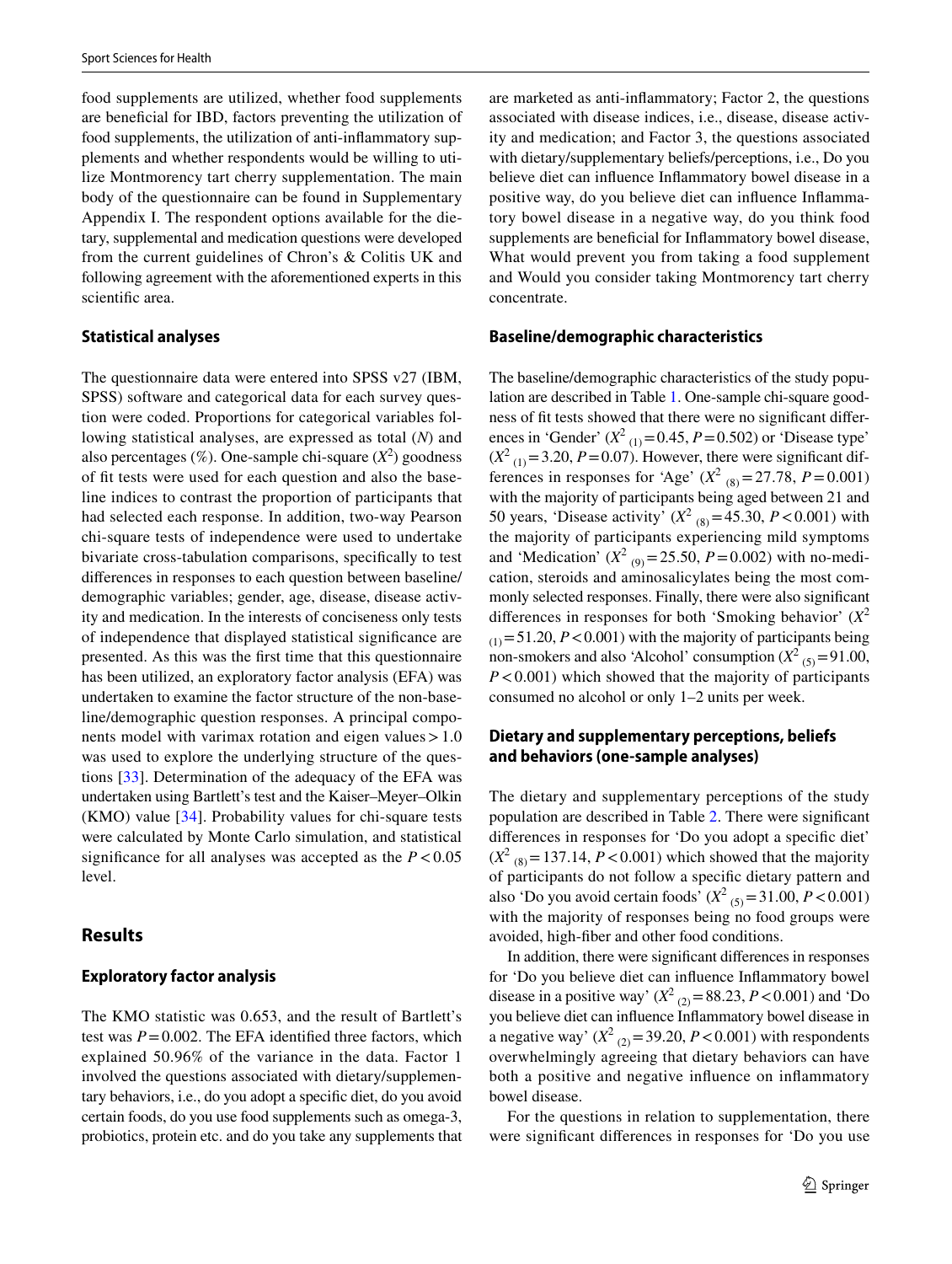<span id="page-3-0"></span>

| Variables                       | Ν              | %       |
|---------------------------------|----------------|---------|
| Gender                          |                |         |
| Female                          | 43             | 53.8    |
| Male                            | 37             | 46.3    |
| Age                             |                |         |
| $18 - 25$                       | 9              | 11.3    |
| $26 - 30$                       | 9              | 11.3    |
| $31 - 35$                       | 15             | 18.8    |
| $36 - 40$                       | 12             | $15.0*$ |
| $41 - 45$                       | 16             | 20.0    |
| $46 - 50$                       | 12             | 15.0    |
| $51 - 55$                       | 5              | 6.3     |
| $56 - 60$                       | $\mathbf{1}$   | 1.3     |
| $61 - 65$                       | 1              | 1.3     |
| Disease                         |                |         |
| <b>UC</b>                       | 48             | 60.0    |
| CD                              | 32             | 40.0    |
| Disease activity                |                |         |
| Remission                       | 22             | 27.5    |
| Mild                            | 43             | 53.8*   |
| Moderate                        | 13             | 16.3    |
| Severe                          | $\overline{c}$ | 2.5     |
| Medication                      |                |         |
| None                            | 14             | 17.5    |
| Adalimumab                      | 6              | 7.5     |
| Azathioprine and mercaptopurine | 8              | 10.0    |
| Golimumab                       | 1              | 1.3     |
| Infliximab                      | 6              | $7.5*$  |
| <b>Steroids</b>                 | 15             | 18.8    |
| Ustekinumab                     | $\overline{4}$ | 5.0     |
| Vedolizumab                     | 7              | 8.8     |
| Aminosalicylates (5-ASAs)       | 14             | 17.5    |
| Other                           | 5              | 6.3     |
| Smoke                           |                |         |
| Yes                             | 8              | $10.0*$ |
| No                              | 72             | 90.0    |
| Alcohol (units/week)            |                |         |
| None                            | 37             | 46.3    |
| $1 - 2$                         | 28             | 35.0    |
| $3 - 4$                         | 11             | 13.8*   |
| $5 - 6$                         | $\overline{c}$ | 2.5     |
| $7 - 9$                         | $\mathbf{1}$   | 1.3     |
| $10+$                           | $\mathbf{1}$   | 1.3     |

\*Signifcant chi-squared test

food supplements'  $(X^2_{(1)} = 12.80, P < 0.001)$  showing that the majority of participants do not use food supplements, 'Do you think food supplements are benefcial for Infammatory bowel disease'  $(X^2_{(1)} = 7.20, P = 0.007)$  indicating that respondents feel that supplements are benefcial, 'Do you

take any supplements that are marketed as anti-infammatory'  $(X^2_{(1)} = 72.20, P < 0.001)$  showing that the majority of participants do not use anti-infammatory supplements and 'What would prevent you from taking a food supplement'  $(X^2_{(5)} = 49.60, P < 0.001)$  indicating that a lack of scientific evidence is the most prominent reason for not IBD patients not taking food supplements. Finally, for 'Would you consider taking Montmorency tart cherry' there was also a significant difference in responses  $(X^2_{(1)} = 54.45, P < 0.001)$ with participants overwhelming indicating that they would be willing to take tart cherry supplementation.

## **Dietary and supplementary perceptions, beliefs and behaviors (two‑way cross‑tabulation analyses)**

The dietary and supplementary perceptions of the study population as a function of the baseline/demographic groups are described in Tables [3,](#page-5-0) [4,](#page-5-1) [5,](#page-6-0) [6,](#page-6-1) [7](#page-7-0).

A significant difference  $(X^2_{(2)} = 8.17, P = 0.004)$  in the responses to 'Do you believe diet can infuence Infammatory bowel disease in a negative way' as a function of 'Gender' was observed, with more females indicating that they not sure as to whether diet negatively infuences IBD (Table [3\)](#page-5-0).

There were also signifcant diferences as a function of 'Age' in the responses to 'Do you use food supplements'  $(X^2_{(8)} = 14.82, P = 0.04)$  showing that the 26–50 was the predominant age range who do not use food supplements but 18–25-year-old group were more likely than not to adopt supplementation and *'*Do you take any supplements that are marketed as anti-inflammatory'  $(X^2_{(8)} = 41.54, P < 0.001)$ with 18–50 being the most common age range for those not using anti-infammatory supplements (Table [4\)](#page-5-1).

In addition, signifcant diferences were also shown as a function of 'Disease type' in the responses to 'Do you adopt a specific diet'  $(X^2_{(8)} = 14.00, P = 0.03)$  showing that UC patients were more likely to adopt FODMAP and vegetarian diets, 'Do you believe diet can infuence Infammatory bowel disease in a positive way'  $(X^2_{(2)} = 5.50, P = 0.04)$ , showing that UC patients were more likely to perceive that diet has a positive infuence on IBD and 'Do you think food supplements are beneficial for Inflammatory bowel disease'  $(X<sup>2</sup><sub>(1)</sub> = 3.80, P = 0.04)$  with UC patients being more likely to perceive that food supplements are benefcial for IBD  $(Table 5)$  $(Table 5)$ .

In addition, there were also signifcant diferences as a function of 'Disease activity' in the responses to 'Do you believe diet can infuence Infammatory bowel disease in a positive way'  $(X^2_{(6)} = 15.46, P = 0.02)$  showing that patients with mild symptoms were more likely to perceive that diet has a positive infuence on IBD and 'Do you think food supplements are beneficial for Inflammatory bowel disease'  $(X^2_{(3)} = 10.36, P = 0.02)$  with patients with mild symptoms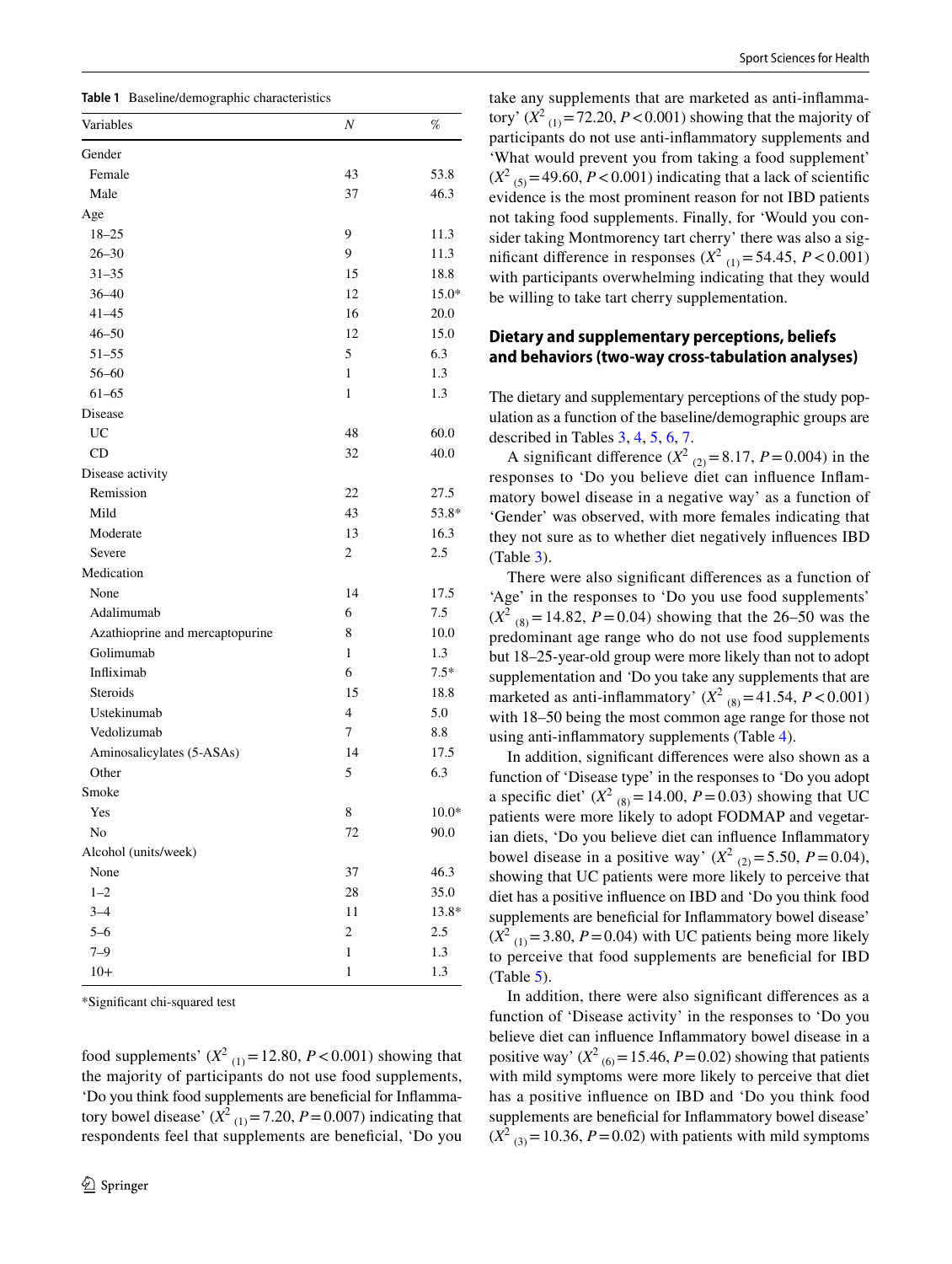<span id="page-4-0"></span>**Table 2** Dietary and supplementary perceptions, beliefs and behaviors

| Variables                                                                       | $\boldsymbol{N}$ | %       |
|---------------------------------------------------------------------------------|------------------|---------|
| Do you adopt a specific diet?                                                   |                  |         |
| None                                                                            | 40               | $50.0*$ |
| <b>FODMAP</b>                                                                   | 9                | $11.3*$ |
| Anti-inflammatory                                                               | $\mathbf{1}$     | $1.3*$  |
| Mediterranean                                                                   | $\overline{4}$   | $5.0*$  |
| Vegetarian                                                                      | 11               | 13.8*   |
| Vegan                                                                           | 3                | $3.8*$  |
| Low carbohydrate                                                                | $\mathbf{1}$     | $1.3*$  |
| Palaeolithic                                                                    | $\mathbf{1}$     | $1.3*$  |
| Other                                                                           | 10               | $12.5*$ |
| Do you believe diet can influence Inflammatory bowel disease in a positive way? |                  |         |
| Yes                                                                             | 66               | $82.5*$ |
| N <sub>o</sub>                                                                  | 3                | 3.8     |
| Don't know                                                                      | 11               | 13.8    |
| Do you believe diet can influence Inflammatory bowel disease in a negative way? |                  |         |
| Yes                                                                             | 68               | 85.0*   |
| N <sub>o</sub>                                                                  | $\overline{0}$   | $0.0\,$ |
| Don't know                                                                      | 12               | 15.0    |
| Do you avoid certain foods?                                                     |                  |         |
| No                                                                              | 20               | 25.0    |
| High fiber                                                                      | 22               | 27.5    |
| High fat                                                                        | 15               | 18.8*   |
| High glycaemic index                                                            | 3                | 3.8     |
| Low glycaemic index                                                             | $\mathbf{1}$     | 1.3     |
| Other                                                                           | 19               | 23.8    |
| Do you use food supplements such as omega-3, probiotics, protein etc.?          |                  |         |
| Yes                                                                             | 24               | $30.0*$ |
| N <sub>o</sub>                                                                  | 56               | $70.0*$ |
| Do you think food supplements are beneficial for Inflammatory bowel disease?    |                  |         |
| Yes                                                                             | 52               | $65.0*$ |
| No                                                                              | 28               | $35.0*$ |
| Do you take any supplements that are marketed as anti-inflammatory?             |                  |         |
| Yes                                                                             | $\overline{c}$   | $2.5*$  |
| No                                                                              | 78               | 97.5    |
| What would prevent you from taking a food supplement?                           |                  |         |
| Fear of increased toilet urgency                                                | 7                | $8.8*$  |
| Fear of increased abdominal pain                                                | 13               | $16.3*$ |
| Fear of triggering a flare-up                                                   | 17               | 21.3    |
| Taste                                                                           | $\mathbf{1}$     | 1.3     |
| Lack of scientific evidence                                                     | 34               | 42.5    |
| Other                                                                           | 8                | 10.0    |
| Would you consider taking Montmorency tart cherry concentrate?                  |                  |         |
| Yes                                                                             | 73               | $91.3*$ |
| No                                                                              | $\tau$           | $8.8*$  |

\*Signifcant chi-squared test

being more likely to perceive that food supplements are ben-eficial for IBD (Table [6](#page-6-1)).

In addition, there were also signifcant diferences as a function of 'Medication' in the responses to 'Do you believe diet can infuence Infammatory bowel disease in a positive way'  $(X^2_{(18)} = 33.02, P = 0.02)$  showing that patients taking no-medication, steroids and aminosalicylates were more likely to perceive that diet can have a positive infuence on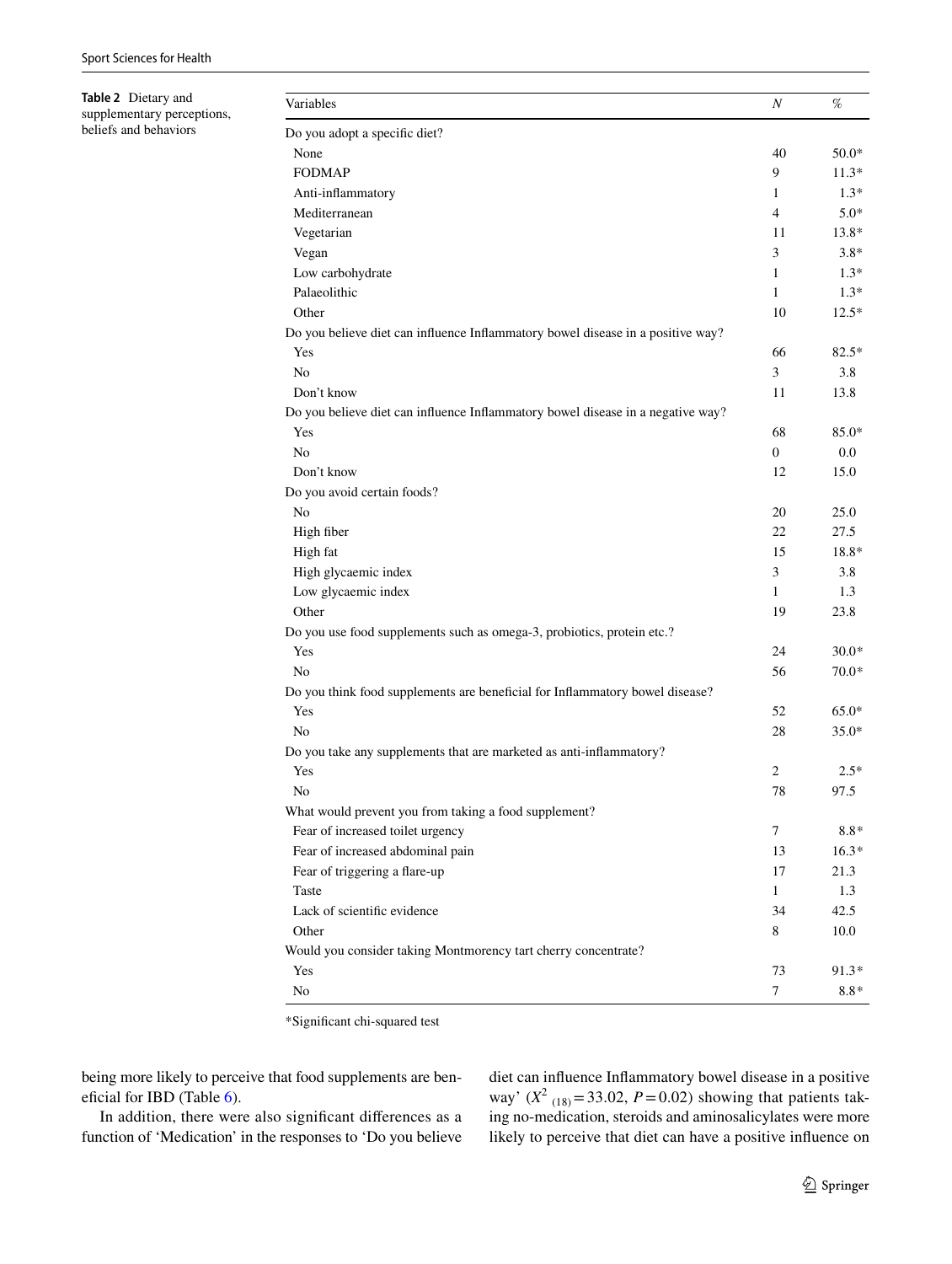<span id="page-5-0"></span>**Table 3** Dietary and supplementary perceptions, beliefs and behaviors—two-way cross-tabulation expressed as a function of Gender

|        | Do you believe diet can influence inflammatory bowel disease in a negative way? |      |    |     |             |      |  |  |  |  |
|--------|---------------------------------------------------------------------------------|------|----|-----|-------------|------|--|--|--|--|
| Gender | Yes                                                                             |      | No |     | Don't' know |      |  |  |  |  |
|        |                                                                                 | $\%$ |    | %   |             | %    |  |  |  |  |
| Male   | 36                                                                              | 45.0 |    | 0.0 |             | 1.3  |  |  |  |  |
| Female | 32                                                                              | 40.0 |    | 0.0 |             | 13.8 |  |  |  |  |

<span id="page-5-1"></span>**Table 4** Dietary and supplementary perceptions, beliefs and behaviors—two-way cross-tabulation expressed as a function of Age

|           |                                                                     | Do you use food supplements such as omega-3, probiotics, protein, etc.? |                  |                  |  |  |  |  |  |
|-----------|---------------------------------------------------------------------|-------------------------------------------------------------------------|------------------|------------------|--|--|--|--|--|
|           | $\operatorname{Yes}$                                                |                                                                         | No               |                  |  |  |  |  |  |
| Age       | $\cal N$                                                            | $\%$                                                                    | $\boldsymbol{N}$ | $\%$             |  |  |  |  |  |
| $18 - 25$ | 6                                                                   | $7.5\,$                                                                 | 3                | 3.8              |  |  |  |  |  |
| $26 - 30$ | 4                                                                   | 5                                                                       | 5                | 6.3              |  |  |  |  |  |
| $31 - 35$ | 5                                                                   | 6.3                                                                     | 10               | 12.5             |  |  |  |  |  |
| $36 - 40$ | 2                                                                   | $2.5\,$                                                                 | 10               | 12.5             |  |  |  |  |  |
| $41 - 45$ | 4                                                                   | 5                                                                       | 12               | 15               |  |  |  |  |  |
| $46 - 50$ | 2                                                                   | $2.5\,$                                                                 | $10\,$           | 12.5             |  |  |  |  |  |
| $51 - 55$ | 0                                                                   | $\boldsymbol{0}$                                                        | 5                | 6.3              |  |  |  |  |  |
| $56 - 60$ | 0                                                                   | $\mathbf{0}$                                                            |                  | 1.3              |  |  |  |  |  |
| $61 - 65$ | 1                                                                   | $1.3\,$                                                                 | $\mathbf{0}$     | $\mathbf{0}$     |  |  |  |  |  |
|           | Do you take any supplements that are marketed as anti-inflammatory? |                                                                         |                  |                  |  |  |  |  |  |
|           | Yes                                                                 |                                                                         | $\rm No$         |                  |  |  |  |  |  |
| Age       | $\cal N$                                                            | $\%$                                                                    | $\cal N$         | $\%$             |  |  |  |  |  |
| $18 - 25$ | $\boldsymbol{0}$                                                    | $\boldsymbol{0}$                                                        | 9                | 11.3             |  |  |  |  |  |
| $26 - 30$ | 0                                                                   | $\boldsymbol{0}$                                                        | $\overline{9}$   | 11.3             |  |  |  |  |  |
| $31 - 35$ | 0                                                                   | $\boldsymbol{0}$                                                        | 15               | 18.8             |  |  |  |  |  |
| $36 - 40$ |                                                                     | $\mathbf{0}$                                                            | 12               | 15               |  |  |  |  |  |
| $41 - 45$ |                                                                     | $1.3\,$                                                                 | 15               | 18.8             |  |  |  |  |  |
| $46 - 50$ |                                                                     | $\boldsymbol{0}$                                                        | 12               | 15               |  |  |  |  |  |
| $51 - 55$ | $^{(1)}$                                                            | $\boldsymbol{0}$                                                        | 5                | 6.3              |  |  |  |  |  |
| $56 - 60$ | 0                                                                   | $\boldsymbol{0}$                                                        |                  | $1.3\,$          |  |  |  |  |  |
| $61 - 65$ |                                                                     | 1.3                                                                     | $\boldsymbol{0}$ | $\boldsymbol{0}$ |  |  |  |  |  |

IBD and 'Do you believe diet can infuence Infammatory bowel disease in a negative way'  $(X^2_{(9)} = 17.02, P = 0.04)$ showing that patients taking no-medication, steroids and aminosalicylates being more likely to perceive that diet can have a positive infuence on IBD (Table [7](#page-7-0)).

## **Discussion**

This investigation is the frst to explore nutritional and supplementary beliefs/practices in IBD patients. In this study, patients habitually did not follow a specifc diet, despite overwhelmingly reporting that they believed that diet can both positively and negatively infuence IBD symptoms.

Most patients also indicated that they do not consume food supplements, whilst also indicating strongly that they felt that supplements are benefcial for IBD symptoms. Furthermore, lack of scientifc evidence was importantly shown to be the primary factor preventing supplement usage, and older patients were less likely to utilize food supplements. Finally, in our IBD population, the overwhelming majority of patients reported a willingness to take Montmorency tart cherry.

Importantly, in agreement with the observations of Vries et al. [\[35\]](#page-9-24) the current investigation showed that overall, respondents habitually do not follow a specifc diet. This was an interesting observation in that respondents also overwhelmingly reported that they believed that diet can both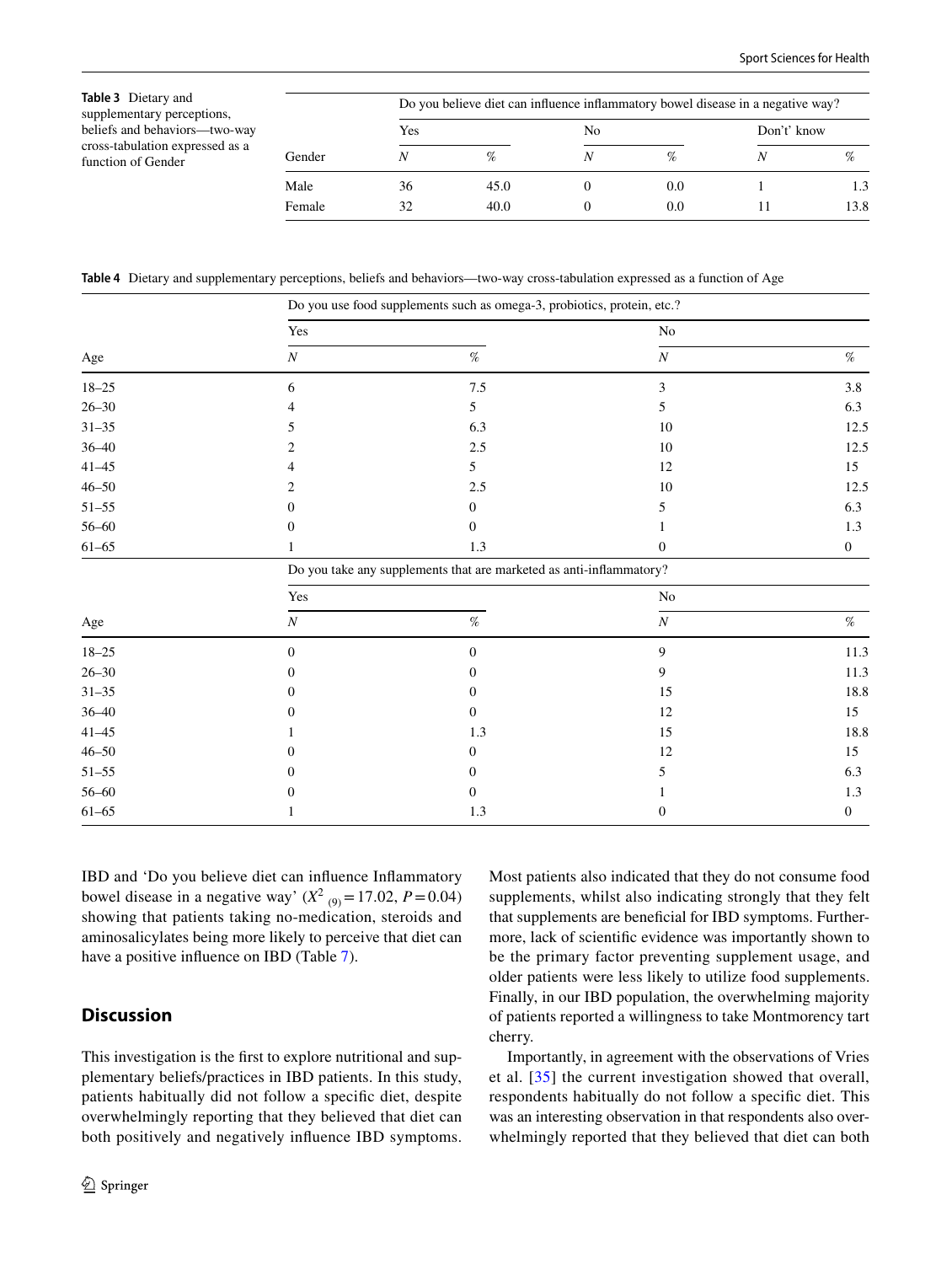| Disease   |                  | Do you adopt a specific diet? |                  |                  |                  |                                                                                 |                  |            |                  |            |                  |                  |                  |                |                  |                |                  |      |  |
|-----------|------------------|-------------------------------|------------------|------------------|------------------|---------------------------------------------------------------------------------|------------------|------------|------------------|------------|------------------|------------------|------------------|----------------|------------------|----------------|------------------|------|--|
|           | None             |                               |                  | <b>FODMAP</b>    | matory           | Anti-inflam-                                                                    | nean             | Mediterra- |                  | Vegetarian | Vegan            |                  | hydrate          | Low carbo-     | Palaeolithic     |                | Other            |      |  |
|           | $\boldsymbol{N}$ | %                             | $\boldsymbol{N}$ | %                | $\boldsymbol{N}$ | %                                                                               | $\boldsymbol{N}$ | %          | $\boldsymbol{N}$ | $\%$       | $\boldsymbol{N}$ | %                | $\boldsymbol{N}$ | %              | $\boldsymbol{N}$ | $\%$           | $\boldsymbol{N}$ | %    |  |
| Crohn's   | 17               | 21.3                          | 1                | 1.3              | $\mathbf{0}$     | $\overline{0}$                                                                  | 2                | 2.5        | 3                | 3.8        | $\mathbf{0}$     | $\mathbf{0}$     | $\mathbf{1}$     | 1.3            | 1                | 1.3            | $\tau$           | 8.8  |  |
| <b>UC</b> | 23               | 28.8                          | 8                | 10               | 1                | 1.3                                                                             | 2                | 2.5        | 8                | 10         | 3                | 3.8              | $\mathbf{0}$     | $\overline{0}$ | $\mathbf{0}$     | $\overline{0}$ | 3                | 3.8  |  |
| Disease   |                  |                               |                  |                  |                  | Do you believe diet can influence inflammatory bowel disease in a positive way? |                  |            |                  |            |                  |                  |                  |                |                  |                |                  |      |  |
|           |                  |                               | Yes              |                  |                  |                                                                                 |                  |            | No               |            |                  |                  |                  |                |                  | Don't' know    |                  |      |  |
|           |                  |                               | $\boldsymbol{N}$ |                  |                  | $\%$                                                                            |                  |            | $\boldsymbol{N}$ |            |                  | $\%$             |                  |                | $\boldsymbol{N}$ |                |                  | %    |  |
| Crohn's   |                  |                               | 24               |                  |                  | 30                                                                              |                  |            | 3                |            |                  | 3.8              |                  |                | 5                |                |                  | 6.3  |  |
| <b>UC</b> |                  |                               | 42               |                  |                  | 52.5                                                                            |                  |            | $\mathbf{0}$     |            |                  | $\boldsymbol{0}$ |                  |                | 6                |                |                  | 7.5  |  |
| Disease   |                  |                               |                  |                  |                  | Do you think food supplements are beneficial for inflammatory bowel disease?    |                  |            |                  |            |                  |                  |                  |                |                  |                |                  |      |  |
|           |                  |                               |                  | Yes              |                  |                                                                                 |                  |            |                  |            |                  |                  | No               |                |                  |                |                  |      |  |
|           |                  |                               |                  | $\boldsymbol{N}$ |                  |                                                                                 |                  |            | %                |            |                  |                  | $\boldsymbol{N}$ |                |                  |                |                  | $\%$ |  |
| Crohn's   |                  |                               |                  | 17               |                  |                                                                                 |                  |            | 21.3             |            |                  |                  | 15               |                |                  |                |                  | 18.8 |  |
| UC        |                  |                               |                  | 35               |                  |                                                                                 |                  |            | 43.8             |            |                  |                  | 13               |                |                  |                |                  | 16.3 |  |

<span id="page-6-0"></span>**Table 5** Dietary and supplementary perceptions, beliefs and behaviors—two-way cross-tabulation expressed as a function of disease modality

<span id="page-6-1"></span>**Table 6** Dietary and supplementary perceptions, beliefs and behaviors—two-way cross-tabulation expressed as a function of disease activity

| Disease activity | Do you believe diet can influence inflammatory bowel disease in a positive way? |                                                                              |                  |          |   |              |  |  |  |  |
|------------------|---------------------------------------------------------------------------------|------------------------------------------------------------------------------|------------------|----------|---|--------------|--|--|--|--|
|                  | Yes                                                                             |                                                                              | No               |          |   | Don't' know  |  |  |  |  |
|                  | N                                                                               | %                                                                            | $\boldsymbol{N}$ | %        | N | %            |  |  |  |  |
| Remission        | 17                                                                              | 21.3                                                                         | 0                | $\Omega$ |   | 6.3          |  |  |  |  |
| Mild             | 37                                                                              | 46.3                                                                         |                  | 1.3      |   | 6.3          |  |  |  |  |
| Moderate         | 11                                                                              | 13.8                                                                         |                  | 1.3      |   | 1.3          |  |  |  |  |
| Severe           |                                                                                 | 1.3                                                                          |                  | 1.3      |   | $\mathbf{0}$ |  |  |  |  |
| Disease activity |                                                                                 | Do you think food supplements are beneficial for inflammatory bowel disease? |                  |          |   |              |  |  |  |  |
|                  |                                                                                 | Yes                                                                          | No               |          |   |              |  |  |  |  |
|                  |                                                                                 | N                                                                            | %                | N        |   | %            |  |  |  |  |
| Remission        |                                                                                 | 14                                                                           | 17.5             | 8        |   | 10           |  |  |  |  |
| Mild             |                                                                                 | 33                                                                           | 41.3             | 10       |   | 12.5         |  |  |  |  |
| Moderate         |                                                                                 |                                                                              | 6.3              |          |   | 10           |  |  |  |  |
| Severe           |                                                                                 |                                                                              | $\Omega$         |          |   | 2.5          |  |  |  |  |

positively and negatively infuence IBD symptoms. These observations suggest that from a dietary perspective there is a disconnect between perception and behavior in IBD patients. Although, the weak association between nutrition beliefs and dietary intake is well established [\[36](#page-9-25)], as dietary habits play a key role in the complex etiology of IBD [\[37](#page-9-26)], this observation indicates that IBD patients may not be adopting appropriate strategies from a nutritional perspective to manage their disease activity. Therefore, it appears based on our observations that interventions designed to translate beliefs/knowledge into nutritional behaviors are warranted and important in IBD patients.

Furthermore, the two-way cross-tabulation analyses showed that UC patients exhibited distinct dietary behaviors and perceptions in relation to CD in that they were more likely to adopt FODMAP and vegetarian diets and similarly more likely to perceive that diet has a positive infuence on IBD symptoms. Malnutrition is a common problem linked to IBD and seems to occur to a greater extent in people with CD (65–75%) compared to UC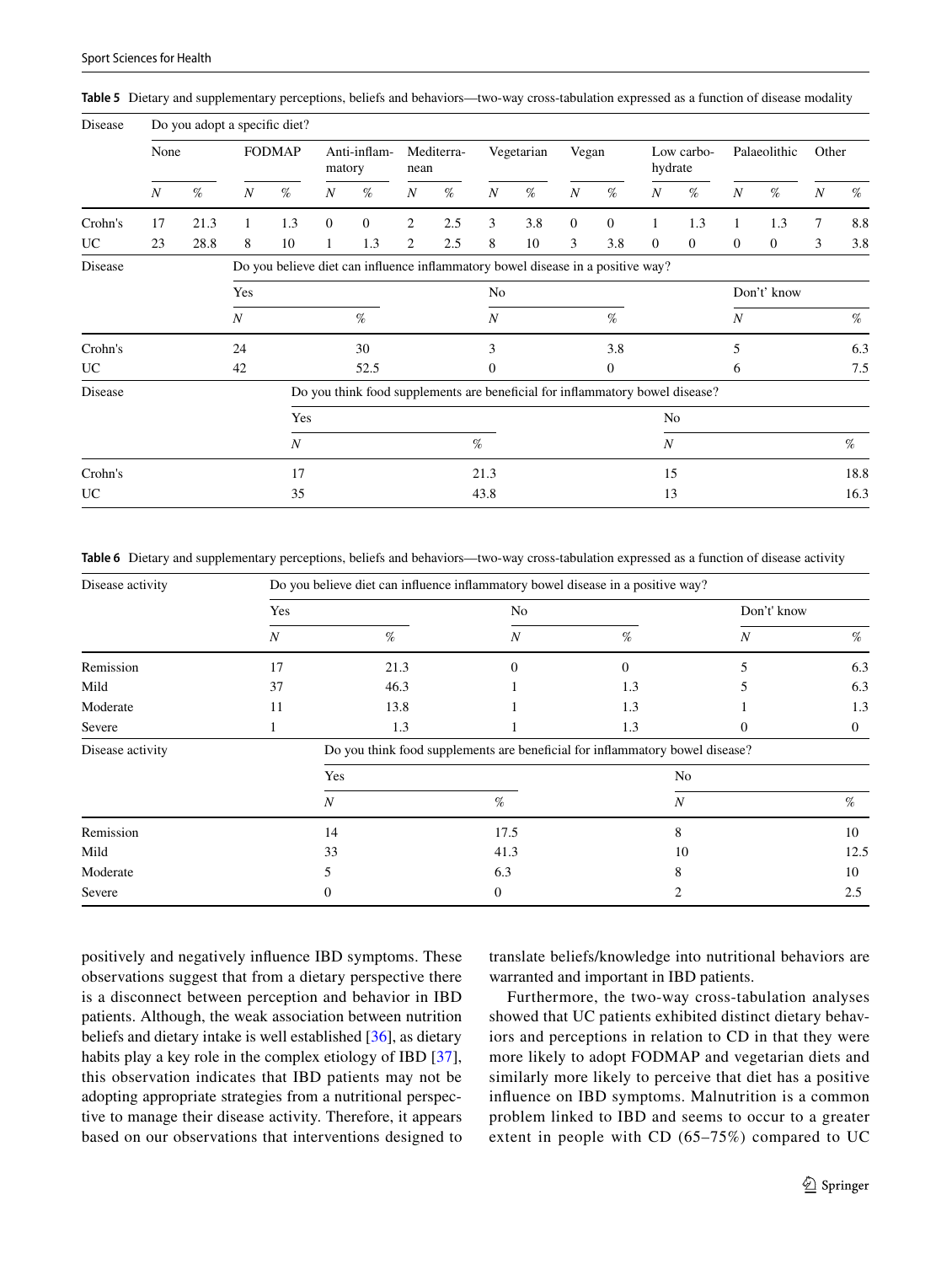<span id="page-7-0"></span>**Table 7** Dietary and supplementary perceptions, beliefs and behaviors—two-way cross-tabulation expressed as a function of medication

| Medication                      | Do you believe diet can influence inflammatory bowel disease in a positive way? |      |                |     |             |                |  |  |  |  |  |
|---------------------------------|---------------------------------------------------------------------------------|------|----------------|-----|-------------|----------------|--|--|--|--|--|
|                                 | Yes                                                                             |      | N <sub>o</sub> |     | Don't' know |                |  |  |  |  |  |
|                                 | Ν                                                                               | $\%$ | N              | %   | N           | %              |  |  |  |  |  |
| None                            | 14                                                                              | 17.5 |                |     |             |                |  |  |  |  |  |
| Adalimumab                      |                                                                                 | 7.5  |                |     |             | 0              |  |  |  |  |  |
| Azathioprine and mercaptopurine |                                                                                 | 6.3  |                | 2.5 |             | 1.3            |  |  |  |  |  |
| Golimumab                       |                                                                                 | 1.3  |                |     |             | $\overline{0}$ |  |  |  |  |  |
| Infliximab                      |                                                                                 | 3.8  |                |     |             | 3.8            |  |  |  |  |  |
| Steroids                        | 14                                                                              | 17.5 |                |     |             | 1.3            |  |  |  |  |  |
| Ustekinumab                     |                                                                                 | 2.5  |                | 1.3 |             | 1.3            |  |  |  |  |  |
| Vedolizumab                     |                                                                                 | 8.8  |                | 0   |             | 0              |  |  |  |  |  |
| Aminosalicylates (5-ASAs)       | 10                                                                              | 12.5 |                |     |             |                |  |  |  |  |  |
| Other                           |                                                                                 |      |                |     |             | 1.3            |  |  |  |  |  |
|                                 |                                                                                 |      |                |     |             |                |  |  |  |  |  |

Medication **Do you believe diet can influence Inflammatory bowel disease in a negative way?** 

|                                 | Yes |      | No |   | Don't' know |          |  |  |
|---------------------------------|-----|------|----|---|-------------|----------|--|--|
|                                 | Ν   | %    | N  | % | N           | %        |  |  |
| None                            | 14  | 17.5 |    |   |             |          |  |  |
| Adalimumab                      |     | 7.5  |    |   |             | 0        |  |  |
| Azathioprine and mercaptopurine |     | 6.3  |    |   |             | 3.8      |  |  |
| Golimumab                       |     | 1.3  |    |   |             | 0        |  |  |
| Infliximab                      |     |      |    |   |             | 2.5      |  |  |
| Steroids                        | 15  | 18.8 |    |   |             | $\Omega$ |  |  |
| Ustekinumab                     |     | 3.8  |    |   |             | 1.3      |  |  |
| Vedolizumab                     |     | 7.5  |    |   |             | 1.3      |  |  |
| Aminosalicylates (5-ASAs)       |     | 11.3 |    |   |             | 6.3      |  |  |
| Other                           |     | 6.3  |    |   |             | $\Omega$ |  |  |
|                                 |     |      |    |   |             |          |  |  |

 $(18–62%)$  [[38\]](#page-9-27). Therefore, patients should be cautious when adopting something like a FODMAP or a vegetarian diet. As malnutrition occurs more in CD, this may be why they are less likely to adopt a diet.

In addition, the fndings from this study showed that overall, the predominant food modality that that yielded any useable information that was avoided by respondents was a high-fber dietary approach. It is likely that this observation relates to the long-held low-residue diet which is often utilized for the management of IBD whereby bowel irritation is minimized by reducing with dietary fber [\[39](#page-9-28)]. However, despite this notion, it has been increasingly recognized that dietary fber may actually mediate important clinically meaningful benefts in IBD and may help to maintain remission during the course of the disease [[40](#page-9-29)]. As such, it is clear that additional educational developments are required within IBD clinical practice to advocate the benefts of appropriate dietary fber intake and, thus, improve disease management.

Similar to their dietary behaviors and beliefs, respondents indicated that they do not consume food supplements, whilst also indicating that they felt that supplements are benefcial

for IBD symptoms. This observation once again supports the existence of a disconnect between behavior and beliefs in IBD patients concerning their food supplements. This is an interesting observation given the high incidence of nutritional defciencies in IBD patients [[11](#page-9-1)] and the potential role that supplements have in the management of dietary defciencies and indeed symptoms in IBD patients [[19](#page-9-9)]. However, the results of this study also importantly confrmed that a lack of scientifc evidence was the predominant mechanism preventing patients from taking a dietary supplement. There is currently a paucity of well-designed randomized controlled trials examining the efficacy of food supplements pertinent to the etiology of IBD and also in addressing common nutrition defciencies in IBD. Therefore, this is an important avenue for future analyses in IBD to provide clinical information to patients and clinicians regarding the potentially important role of food supplements in the avoidance/management of IBD symptoms.

Exploration of the two-way cross-tabulation analyses in relation to supplementary beliefs and behaviors, showed frst that UC patients exhibited distinct perceptions in relation to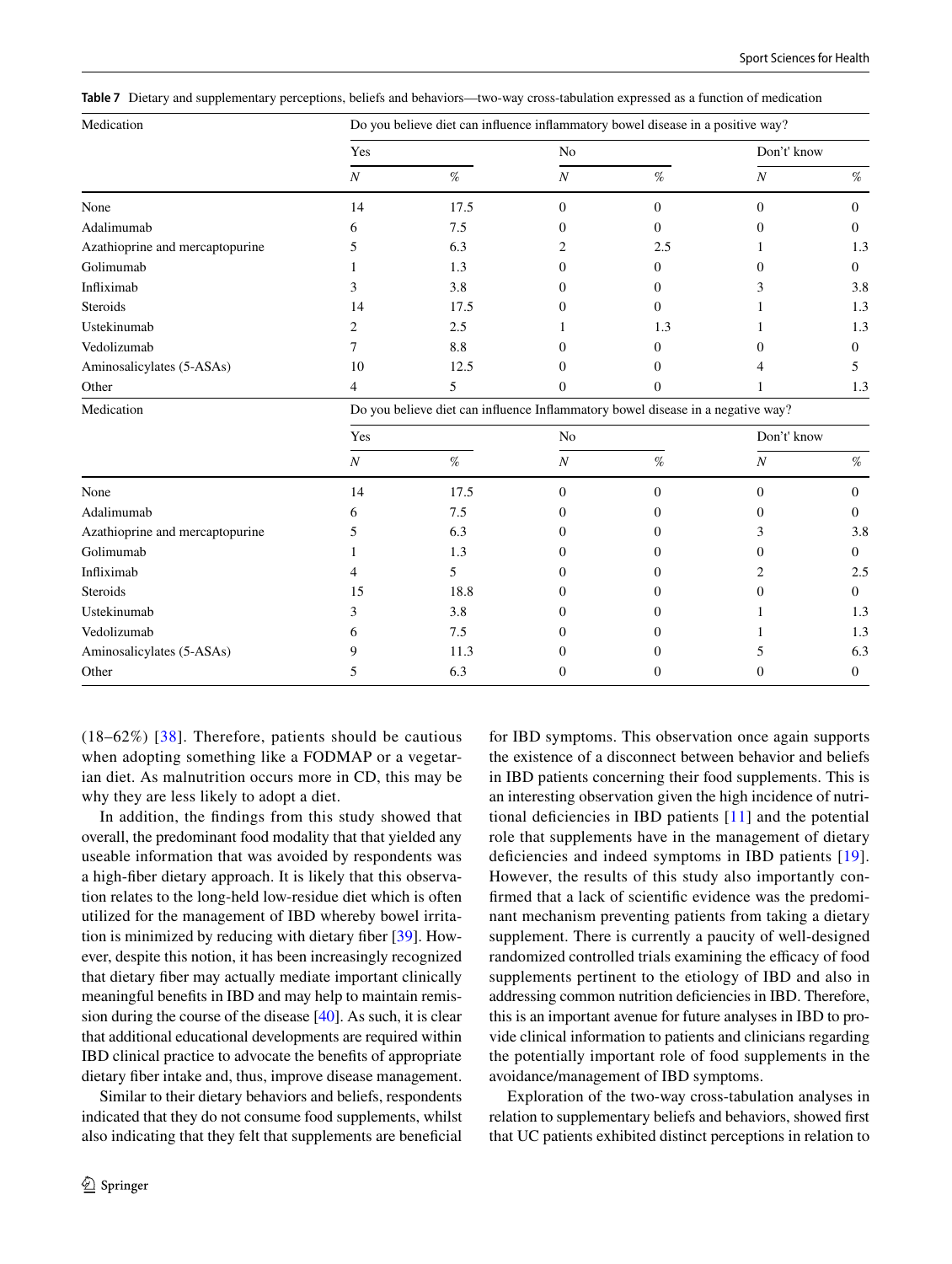supplements compared to CD in that they were more likely to believe that food supplements are benefcial. In addition, it was also revealed that diferent age groups showed different supplementary perceptions, in that 18–25-year-old respondents were more likely to consume supplements than older patients. This observation opposes the fndings from previous analyses of supplement utilization in the general public which have shown a greater utilization of dietary supplements in older adults [[41](#page-9-30)]. It appears based on the observations that younger IBD patients are more open to the utilization of food supplements. Given the potential benefts of food supplements in IBD patients [\[19](#page-9-9)], it is perhaps concerning that older individuals are not taking to manage their disease activity. As lack of scientifc evidence is the primary mechanism responsible for preventing respondents from utilizing dietary supplements, further to the above recommendation regarding future randomized controlled trials, it is essential that older patients are involved in the experimental design of these intervention studies.

Finally, the current investigation confrmed overall that respondents did not utilize anti-infammatory supplements. This observation is perhaps concerning given the infammatory nature of both CD and UC, whereby anti-infammatory supplements may assist with disease management [[25](#page-9-15)]. However, importantly respondents overwhelmingly indicated that they would be willing to take Montmorency tart cherry supplementation. Recent trials have observed improvements in both biological and quality of life parameters with polyphenol rich fruit supplementation in UC patients [[25\]](#page-9-15). Therefore, Montmorency tart cherries have considerable potential owing to their uniquely high polyphenol content  $[30]$  $[30]$  as natural supplementary agents to mediate more pronounced clinical improvements IBD patients. The efficacy of Montmorency tart cherry supplementation has not yet been examined in IBD patients; thus, it is clear that such an investigation would be of practical as well as clinical signifcance. Importantly, the current investigation provides overwhelmingly clear evidence for future randomized trials confrming patient's willingness to take Montmorency tart cherry supplementation.

# **Conclusion**

The disconnect between behavior and beliefs in relation to patients' diet and supplementary practices, indicate that interventions designed to translate beliefs/knowledge into nutritional behaviors are warranted in IBD patients. With lack of scientifc evidence being the primary factor preventing supplement usage and older patients being less likely to utilize food supplements; the is a clear necessity to undertake well-designed randomized controlled trials examining the efficacy of food supplements in IBD and to include older patients in these intervention analyses. Finally, with patient's

overwhelming willingness to take Montmorency tart cherry, there is a strong rationale for future randomized trials examining the efficacy of tart cherry supplementation IBD.

**Supplementary Information** The online version contains supplementary material available at<https://doi.org/10.1007/s11332-022-00901-8>.

## **Declarations**

**Conflict of interest** The authors declare no confict of interest.

**Ethical approval** The study was approved by the institutional review board (HEALTH 0167).

**Informed consent** All participants provided consent before taking part in compliance with the declaration of Helsinki.

**Open Access** This article is licensed under a Creative Commons Attribution 4.0 International License, which permits use, sharing, adaptation, distribution and reproduction in any medium or format, as long as you give appropriate credit to the original author(s) and the source, provide a link to the Creative Commons licence, and indicate if changes were made. The images or other third party material in this article are included in the article's Creative Commons licence, unless indicated otherwise in a credit line to the material. If material is not included in the article's Creative Commons licence and your intended use is not permitted by statutory regulation or exceeds the permitted use, you will need to obtain permission directly from the copyright holder. To view a copy of this licence, visit<http://creativecommons.org/licenses/by/4.0/>.

## **References**

- <span id="page-8-0"></span>1. Roushan N, Daryani NE, Azizi Z, Pournaghshband H, Niksirat A (2019) Diferentiation of Crohn's disease and ulcerative colitis using intestinal wall thickness of the colon: a diagnostic accuracy study of endoscopic ultrasonography. Med J Islam Repub Iran 33:57–62. <https://doi.org/10.34171/mjiri.33.57>
- <span id="page-8-1"></span>2. Jarmakiewicz-Czaja S, Piątek D, Filip R (2020) The infuence of nutrients on inflammatory bowel diseases. J Nutr Metab 27:2894169.<https://doi.org/10.1155/2020/2894169>
- <span id="page-8-2"></span>3. Marion-Letellier R, Savoye G, Ghosh S (2016) IBD: in food we trust. J Crohns Colitis 10(11):1351–1361
- <span id="page-8-3"></span>4. Burisch J, Munkholm P (2013) Infammatory bowel disease epidemiology. Curr Opin Gastroenterol 29(4):357–362. [https://doi.](https://doi.org/10.1097/MOG.0b013e32836229fb) [org/10.1097/MOG.0b013e32836229fb](https://doi.org/10.1097/MOG.0b013e32836229fb)
- <span id="page-8-4"></span>5. Mehta F (2016) Report: economic implications of infammatory bowel disease and its management. Am J Manag Care 22:51–60
- <span id="page-8-5"></span>6. Radford SJ, McGing J, Czuber-Dochan W, Moran G (2021) Systematic review: the impact of infammatory bowel disease-related fatigue on health-related quality of life. Frontline Gastroenterol 12(1):11–21. [https://doi.org/10.1136/fgastro-2019-101355](https://doi.org/10.1136/flgastro-2019-101355)
- <span id="page-8-6"></span>7. Becker HM, Grigat D, Ghosh S, Kaplan GG, Dieleman L, Wine E, Barkema HW (2015) Living with infammatory bowel disease: a Crohn's and Colitis Canada survey. Can J Gastroenterol Hepatol 29(2):77–84. <https://doi.org/10.1155/2015/815820>
- <span id="page-8-7"></span>8. Bianco AM, Girardelli M, Tommasini A (2015) Genetics of infammatory bowel disease from multifactorial to monogenic forms. World J Gastroenterol 21(43):12296–12310. [https://doi.](https://doi.org/10.3748/wjg.v21.i43.12296) [org/10.3748/wjg.v21.i43.12296](https://doi.org/10.3748/wjg.v21.i43.12296)
- <span id="page-8-8"></span>9. Fakhoury M, Negrulj R, Mooranian A, Al-Salami H (2014) Infammatory bowel disease: clinical aspects and treatments. J Infamm Res 7:113. <https://doi.org/10.2147/JIR.S65979>